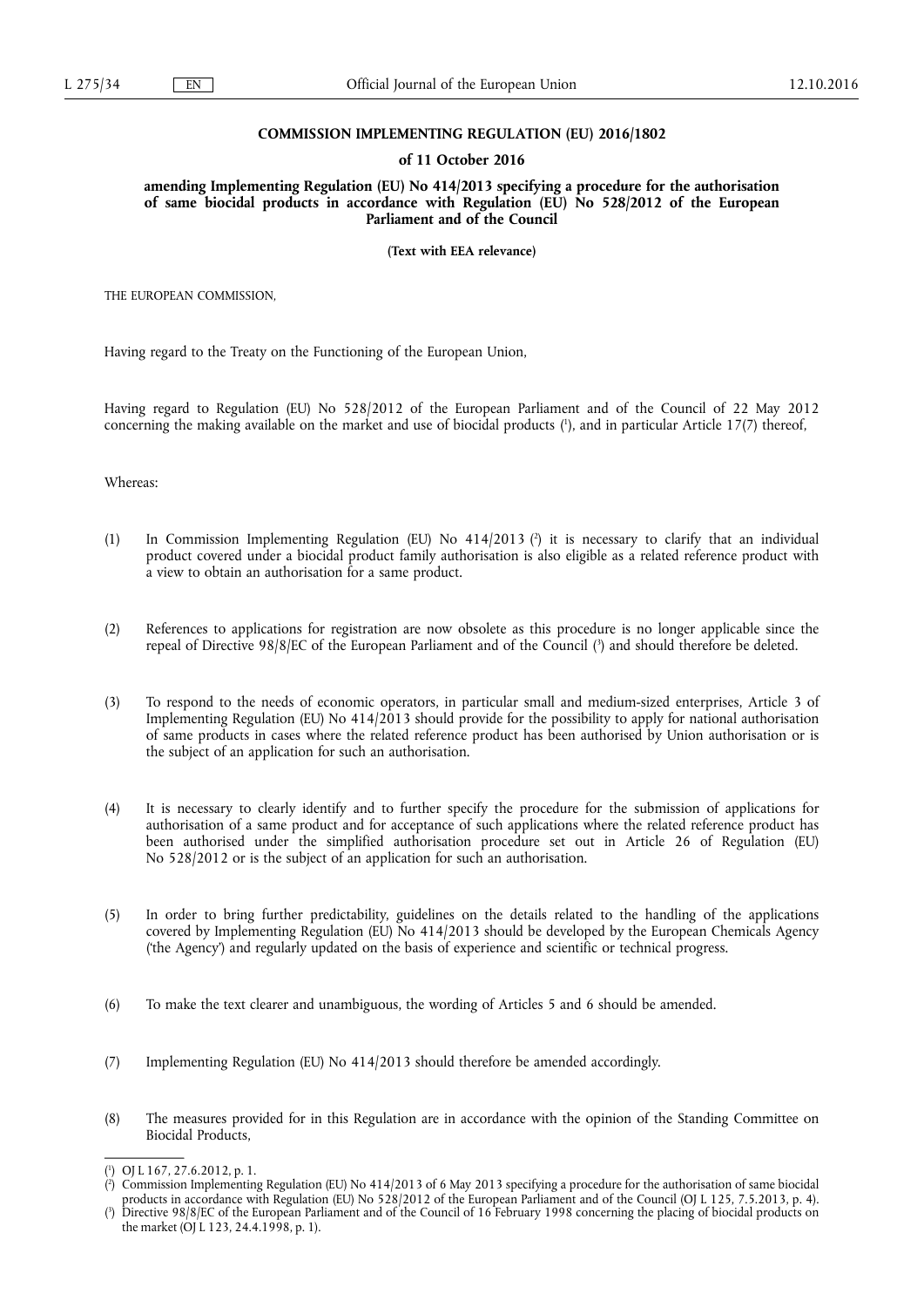HAS ADOPTED THIS REGULATION:

### *Article 1*

Implementing Regulation (EU) No 414/2013 is amended as follows:

(1) Article 1 is replaced by the following:

*'Article 1* 

### **Subject matter**

This Regulation lays down the procedure applicable where an authorisation is sought for a product (the 'same product') which is identical to another single biocidal product, biocidal product family, or individual product of a biocidal product family which has been authorised or registered in accordance with Directive 98/8/EC of the European Parliament and of the Council (\*) or Regulation (EU) No 528/2012, or for which an application for such authorisation has been submitted (the 'related reference product'), with regard to all the latest information submitted in relation to the authorisation or registration, except information which can be the subject of an administrative change in accordance with Commission Implementing Regulation (EU) No 354/2013 (\*\*).

(2) in Article 3, the following paragraph 1a is inserted.

'1a. Where the related reference product has been authorised by Union authorisation or is the subject of an application for such an authorisation, applications for national authorisation of a same product shall be submitted in accordance with Article 29(1) of Regulation (EU) No 528/2012 to the competent authority of the Member State in which the national authorisation is sought.';

(3) the following Articles 4a and 4b are inserted:

*'Article 4a* 

# **Submission and acceptance of applications under the simplified procedure**

1. Where the related reference product has been authorised in accordance with Article 26(3) of Regulation (EU) No 528/2012 or is the subject of an application for such an authorisation, applications for authorisation of a same product shall be submitted in accordance with Article 26(1) of that Regulation to the competent authority that has granted or is requested to grant the authorisation of the related reference product.

2. The competent authority shall accept the application in accordance with Article 26(2) of Regulation (EU) No 528/2012.

*Article 4b* 

## **Guidance on handling applications for authorisation of same products**

1. The Agency shall, after consulting the Member States, the Commission and interested parties, draw up guidelines on the details related to the handling of applications covered by this Regulation.

2. Where necessary, those guidelines shall be updated taking into account the contributions from Member States and interested parties on its implementation as well as scientific and technical progress.';

<sup>(\*)</sup> Directive 98/8/EC of the European Parliament and of the Council of 16 February 1998 concerning the placing of biocidal products on the market (OJ L 123, 24.4.1998, p. 1).

<sup>(\*\*)</sup> Commission Implementing Regulation (EU) No 354/2013 of 18 April 2013 on changes of biocidal products authorised in accordance with Regulation (EU) No 528/2012 of the European Parliament and of the Council (OJ L 109, 19.4.2013, p. 4).';